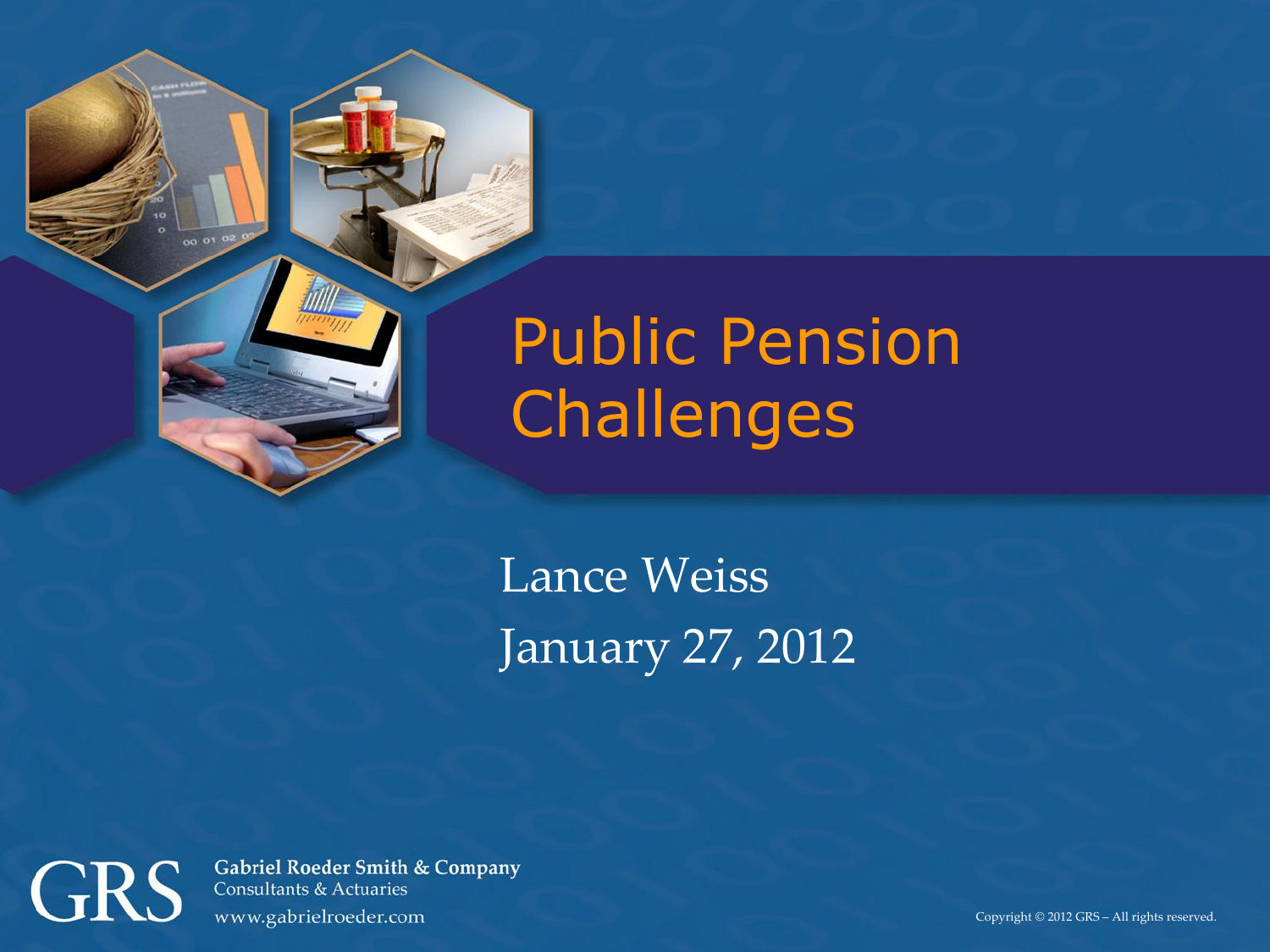### Public Pension Challenges

- A former Governor of Illinois summarized the situation succinctly when he stated "Unless we reform the way we fund our pensions…we will never eliminate the structural deficit that takes money away from education, from health care, from law enforcement, from parks and from everything we care about."
- The bottom line is some public pension plans are in good actuarial condition; but too many are not and for those entities with significantly underfunded plans, something needs to be done to correct the problem and soon—it will not fix itself and you cannot invest your way out of the problem.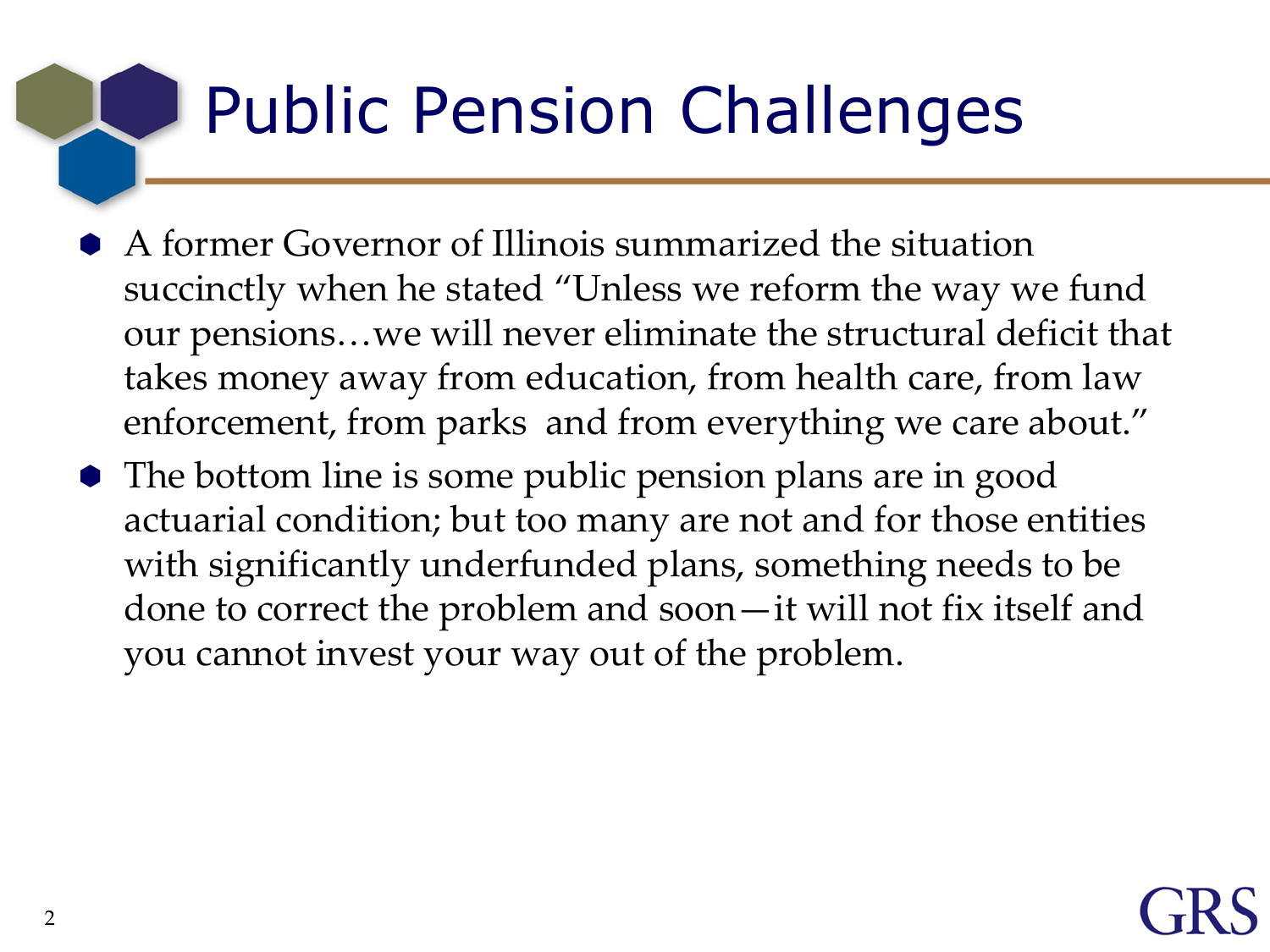# Framing the Issue

*Retirement Environment Today*

- The pension funding crisis continues to put stress on government budgets and will likely continue to worsen without action
- Funding of Postemployment Benefits Other Than Pensions (OPEB) creates even more budgetary stress
- The U.S. Economy is slowly struggling to improve
- Continued investment market fluctuations and volatility create uncertainty
- A shift in benefit philosophy has occurred: empowerment is in and paternalism is out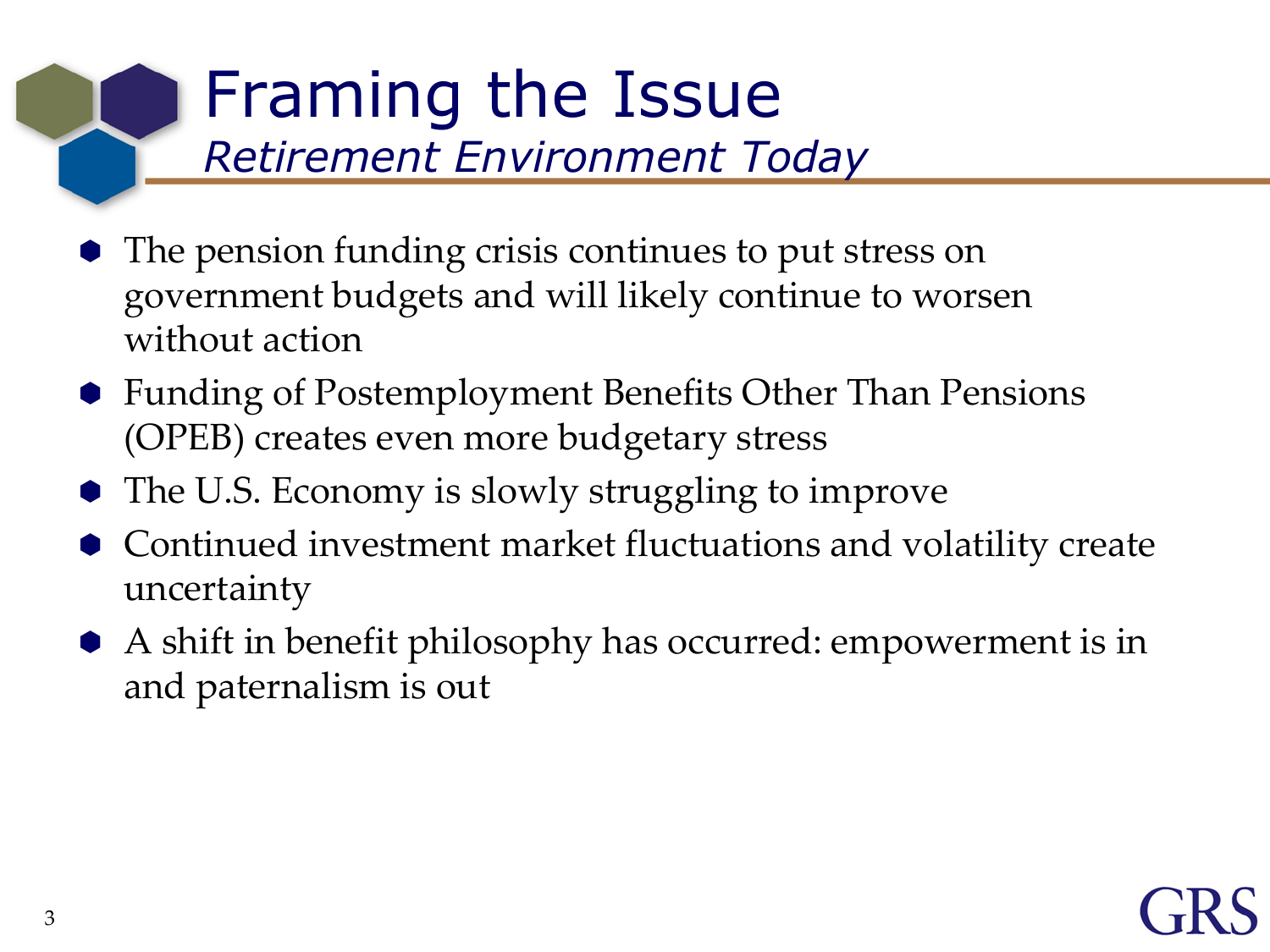## Framing the Issue

*Retirement Environment Today*

- The ability of Baby Boomers to afford to retire (or not and be forced to continue working) creates even more uncertainty
- Awareness by members, rating agencies, press, tax payers, etc. of worsening public pension problem is increasing
- GASB Exposure Draft creation of separate accounting and funding "numbers" may cause additional confusion about the "real" costs and funded status of a public pension plan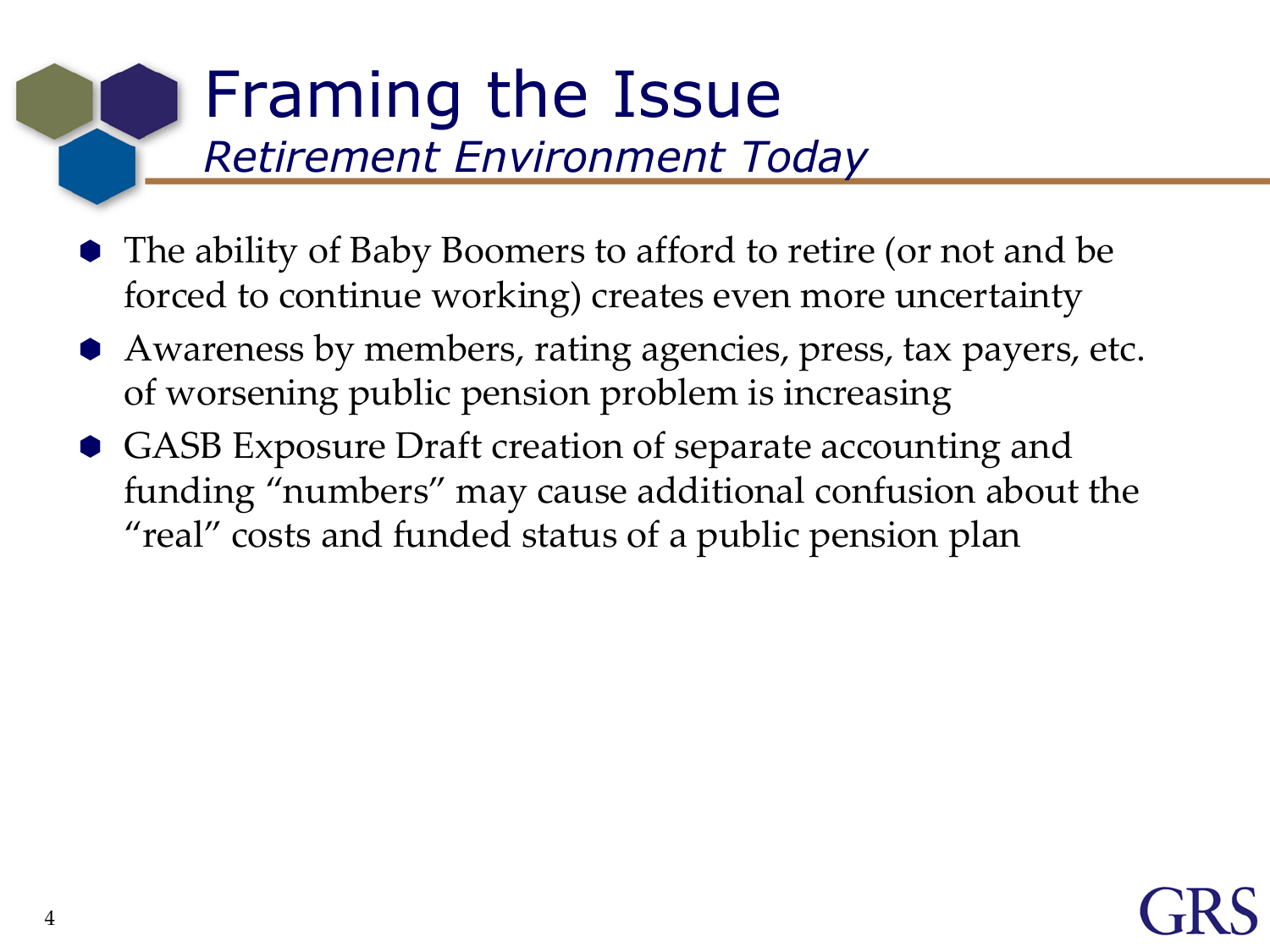### Framing the Issue

*How and Why Did the Pension Problem Develop?* 

- Lack of prefunding requirements
- Investment market downturns of 2001-2002 and 2008-2009
- $\bullet$  Benefit expansions
- Smaller employee contribution share
- **Aging workforce**
- Real Level of Costs Masked by 1990s Stock Market Boom
- Attraction/necessity of reducing pension contributions in order to free resources to spend towards other priorities
- "It won't be my problem after I am out of office" mentality
- Difficulty of modifying retirement plans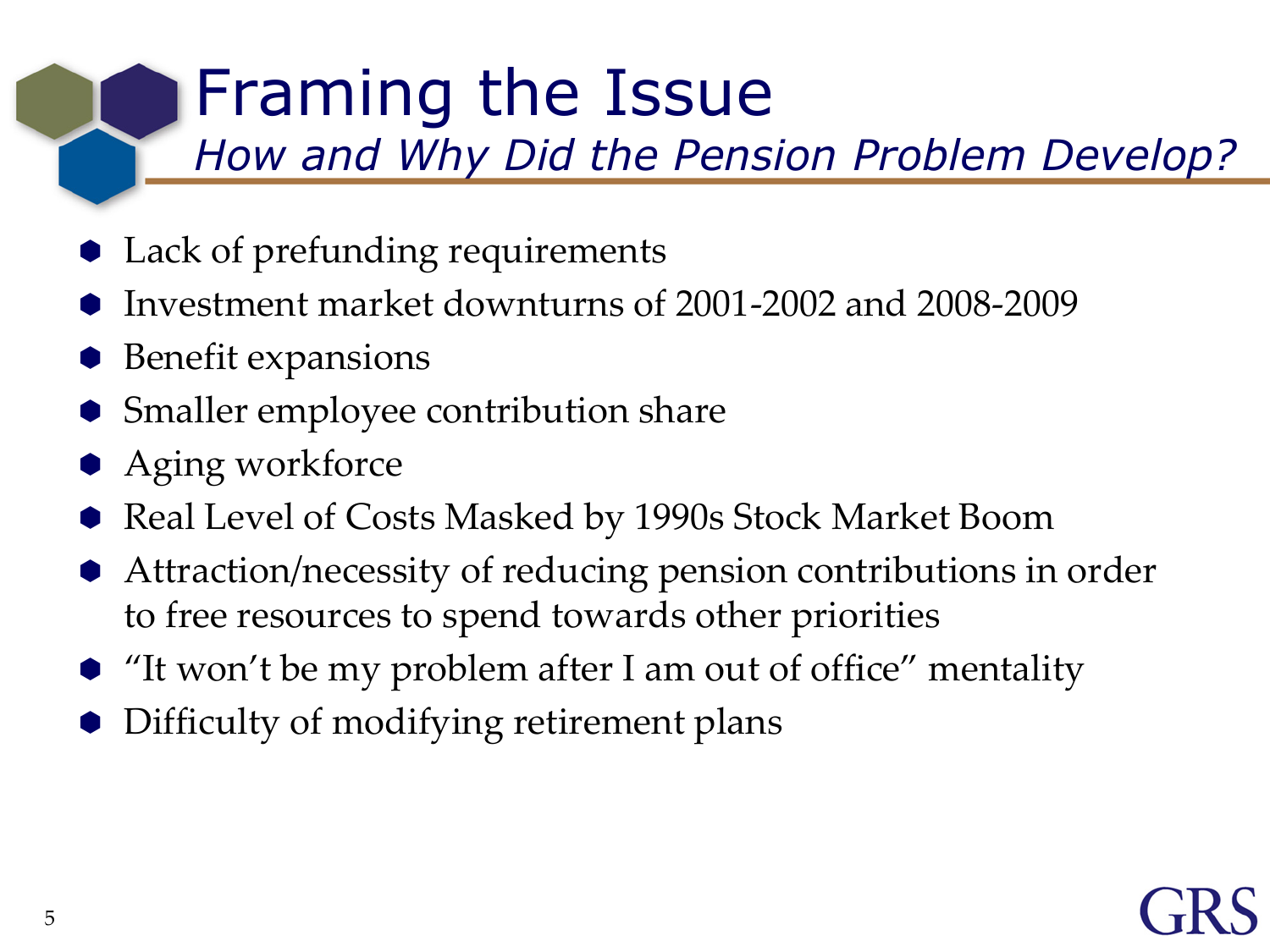### Framing the Issue *Challenges*

- Ability to Pay
	- Is the projected growth in pension funding requirements affordable in the near term as well as in future years?
	- Will the projected growth in pension funding requirements crowd out opportunities for the Municipality to invest in education, economic development, and health care.
	- Is the current level of pension benefit sustainable in the future?
- Financial Rating
	- Are/could unfunded pension liabilities create an issue with rating agencies?
	- What impact does GASB 45 unfunded accrued liability for employees and retirees participating in Municipality sponsored, post-retirement benefit create?
	- Is the governance of any of the retirement programs being questioned?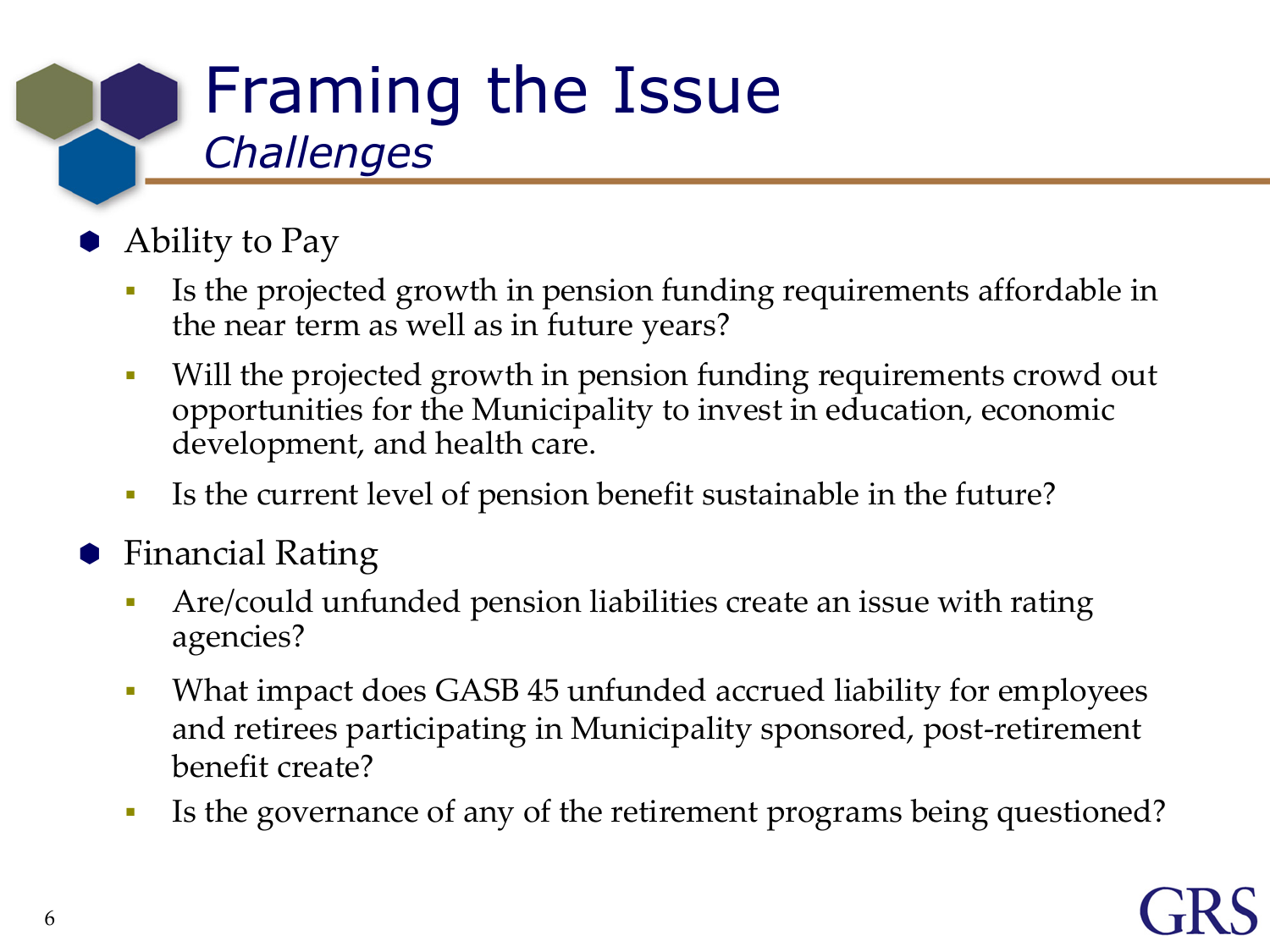### Framing the Issue *Challenges*

- Competitiveness and Reasonability
	- How do benefit levels and features compare to other public and private plans?
	- Are you aware of design features that present plan participants and/or employers with the opportunity to manipulate the ultimate benefit level? (or "game" the system?)
	- Do current benefit levels allow members to retire at, above or below their pre-retirement standard of living?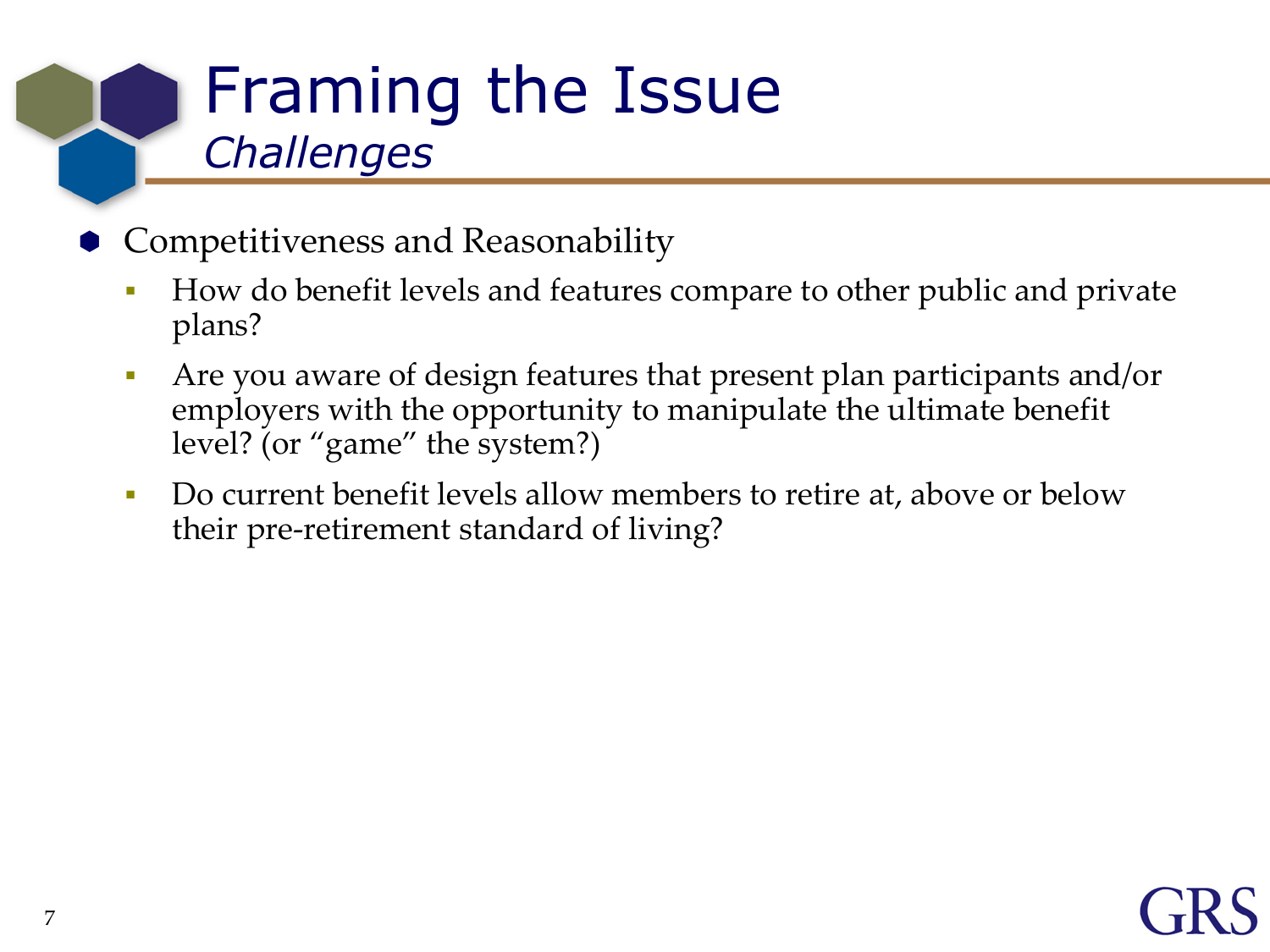#### What are Other Municipalities Doing? *Roadmap For Improvement*

#### LONGER TERM REFORMS

- Restructure Basic Benefit
- Change Ancillary Plan Provisions
- Change Investment Policy
- Issue Pension Obligation Bonds
- Find Alternative Funding Sources
- Increase Employee Contributions
- Change Funding Policy
- Reduce Administrative Costs
- Change Assumptions and Methods
- Close Loopholes

SHORT TERM FIXES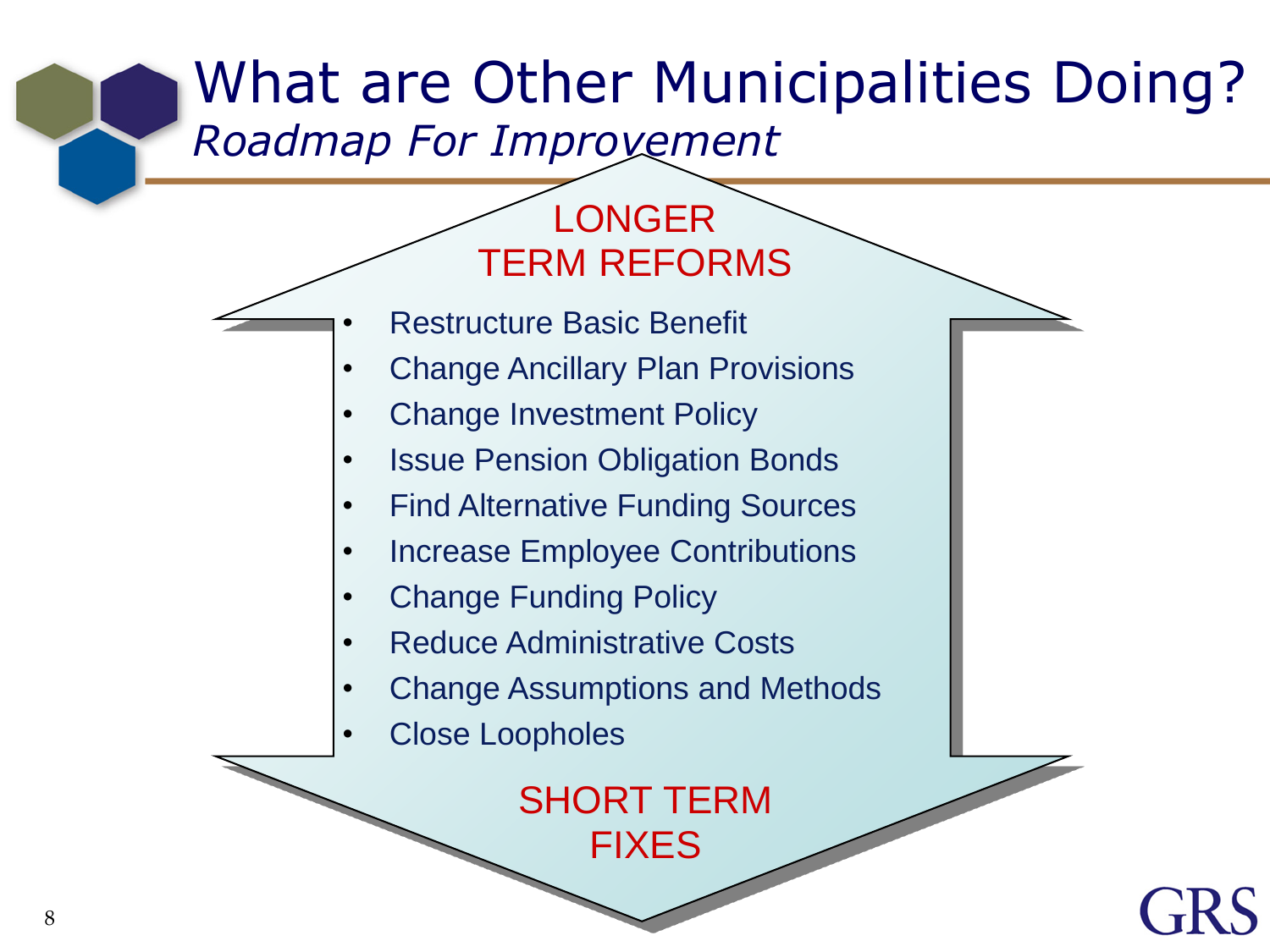#### What are Other Municipalities Doing? *Close Loopholes*

- Examples
	- Limit definition of what's included in pensionable compensation
	- Limit eligibility for "special risk" or public safety benefits
	- Limit eligibility for "special benefits"
	- **Limit purchases of additional service credits**
	- Tighten opportunities for employees to spike final earnings amounts
		- Eliminate consideration of large compensation increases in the last years prior to retirement
		- $\triangleright$  Tighten overly generous sick leave policies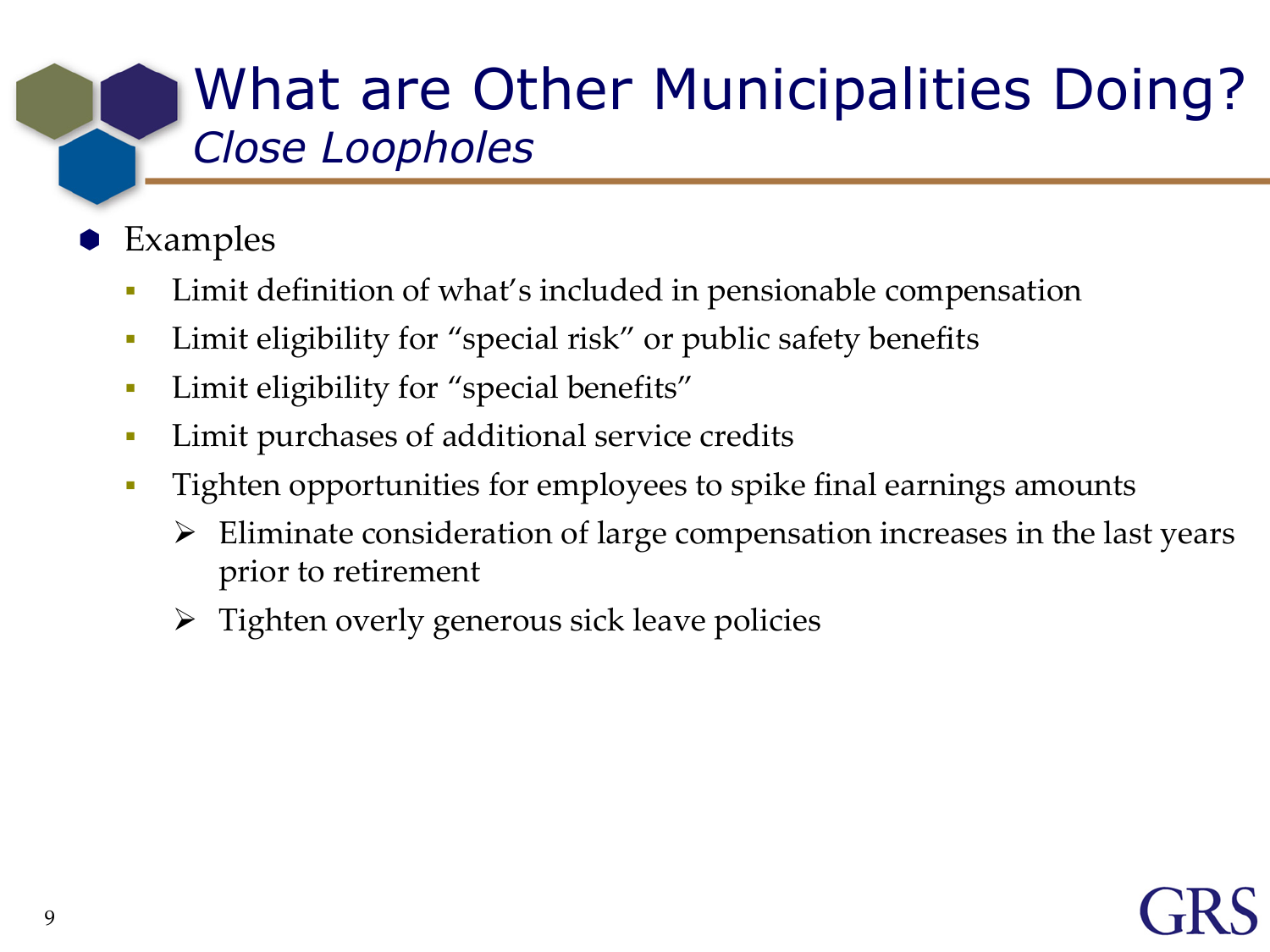#### What are Other Municipalities Doing? *Reduce Benefits for New Hires (2-Tier System)*

- Examples:
	- Reduce the basic benefit multiplier
	- Revise unreduced early retirement eligibility and reduce subsidy
	- **Limit the definition of pensionable compensation**
	- Change definition of "final average compensation"
	- **Change COLA**
	- Eliminate special grandfather or minimum benefit formulas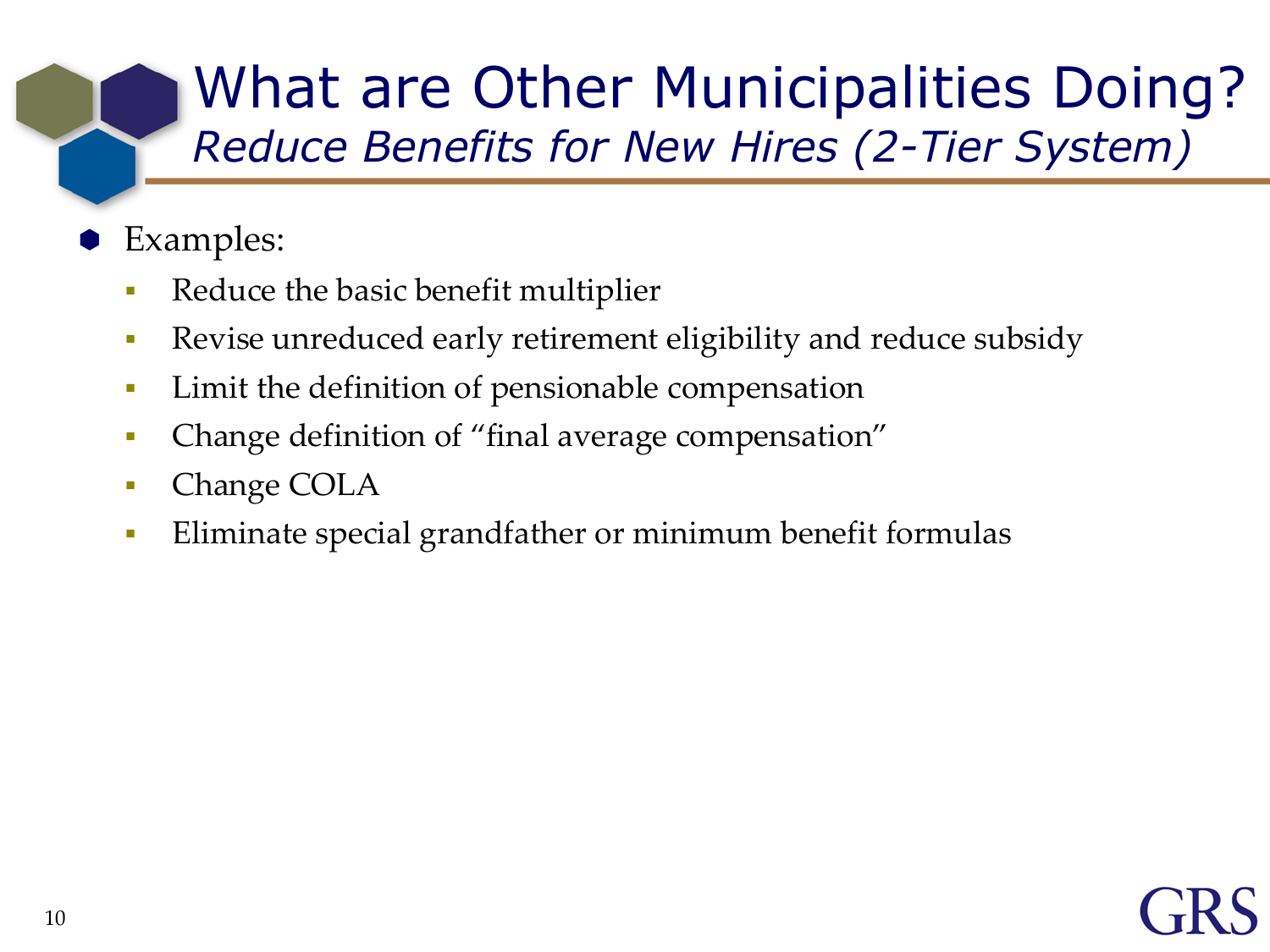#### What are Other Municipalities Doing? *Increase Employee Contributions*

- Shift contributions to employees (ultimate plan cost doesn't change, but employer's share is reduced)
	- Eliminate any employer "pick-up"
	- Subject to collective bargaining for union employees?
	- Could be difference between loss of jobs or higher employee contributions
	- One way is to link employee contributions to total plan costs—i.e., as total plan costs increase so do employee contributions

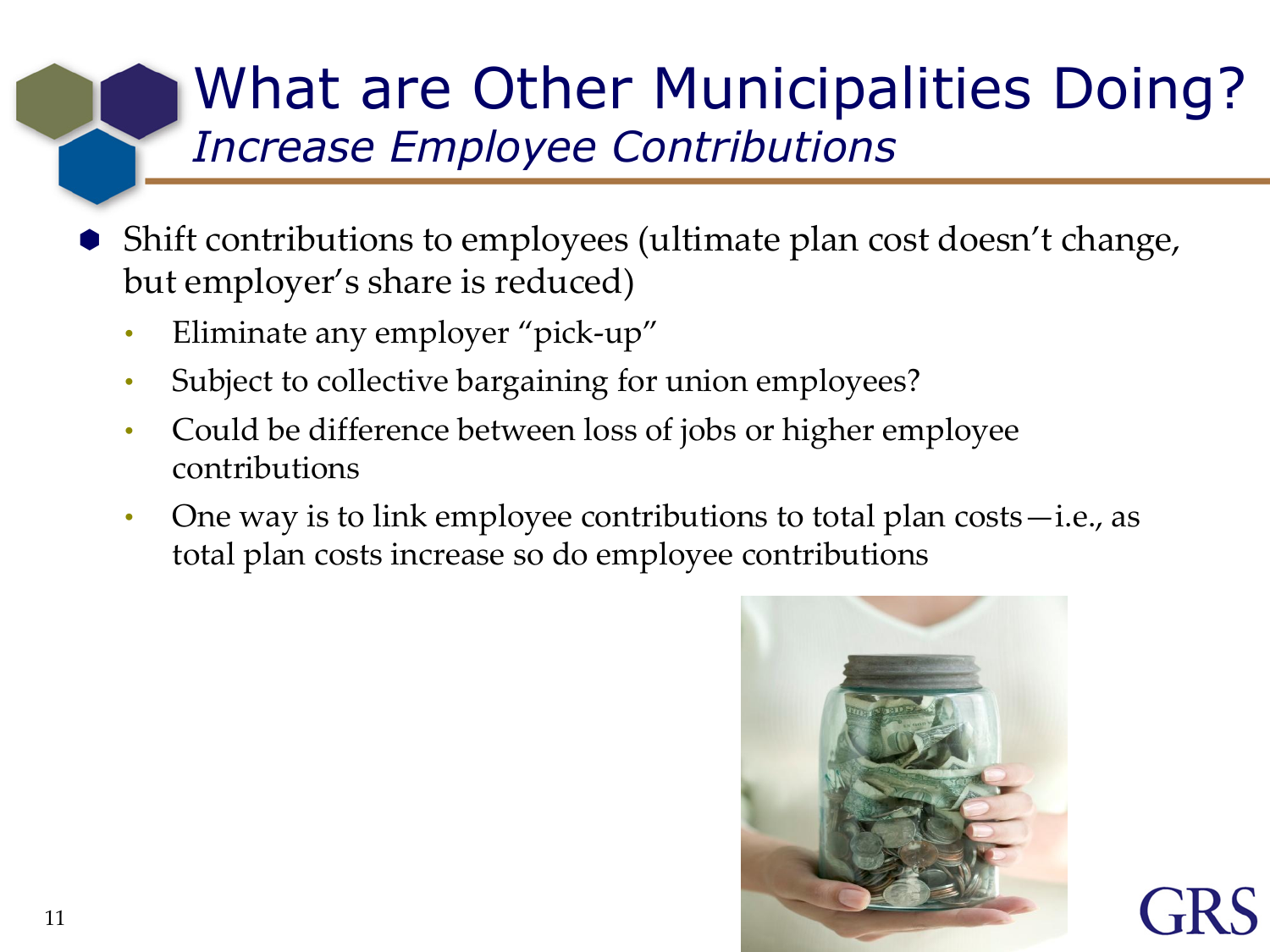#### What are Other Municipalities Doing? *Change Funding Policy*

- Review funding goal
	- Is current annual contribution policy consistent with and sufficiently related to actuarial needs of plans?
	- Are projected plan contributions affordable today and in future years?
	- Does plan need to be 100% funded or is a lesser funded percentage (90%) fiscally appropriate
	- When (how fast) should plan meet funding goals?

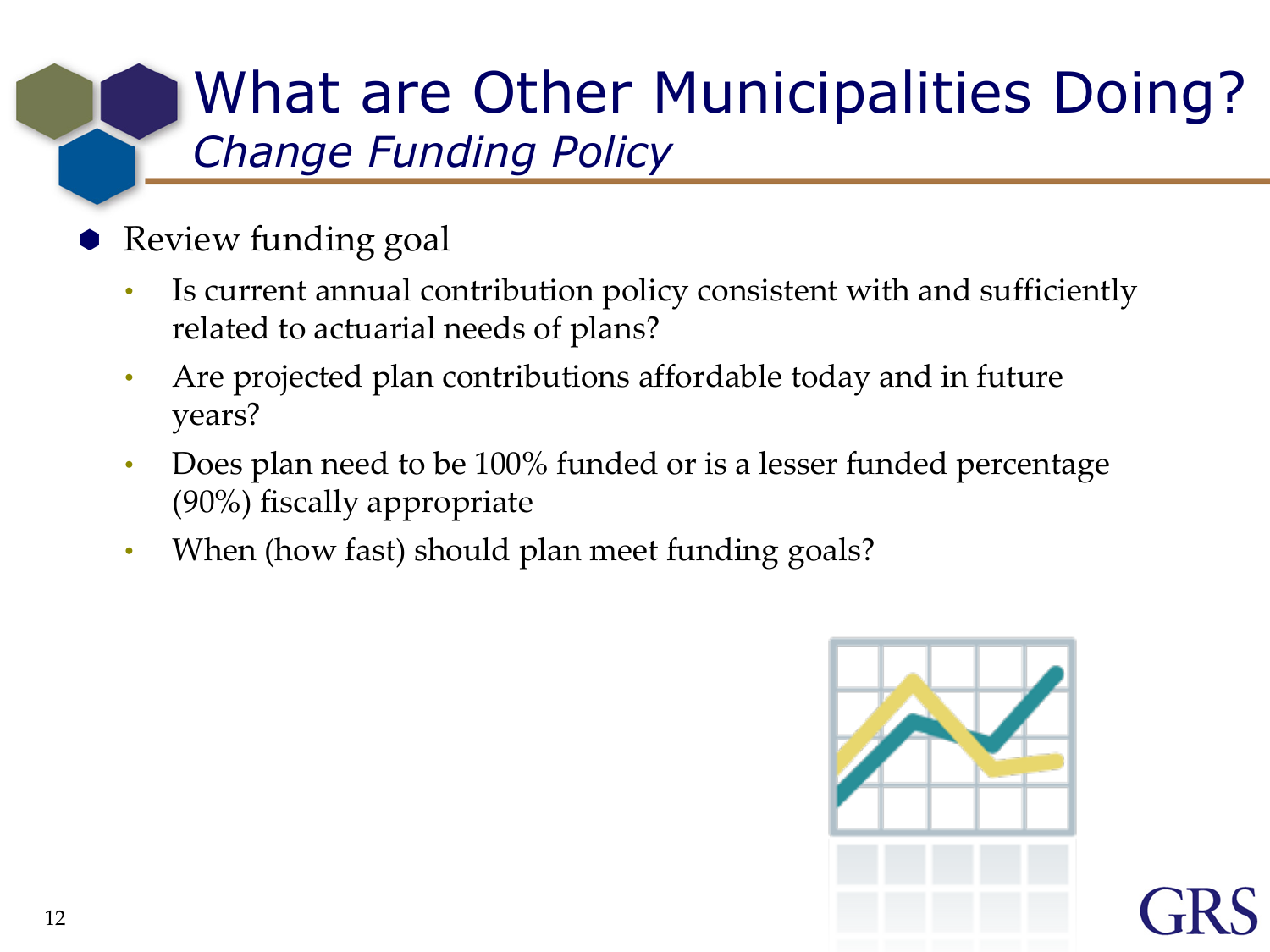#### What are Other Municipalities Doing? *Find New Revenue Sources*

- Identify untapped revenue sources which could be used to fund pension obligations
	- Proceeds from license sales
	- Sale of unused property
	- Sale of public toll roads
	- Sale of lotteries, etc.
	- Other

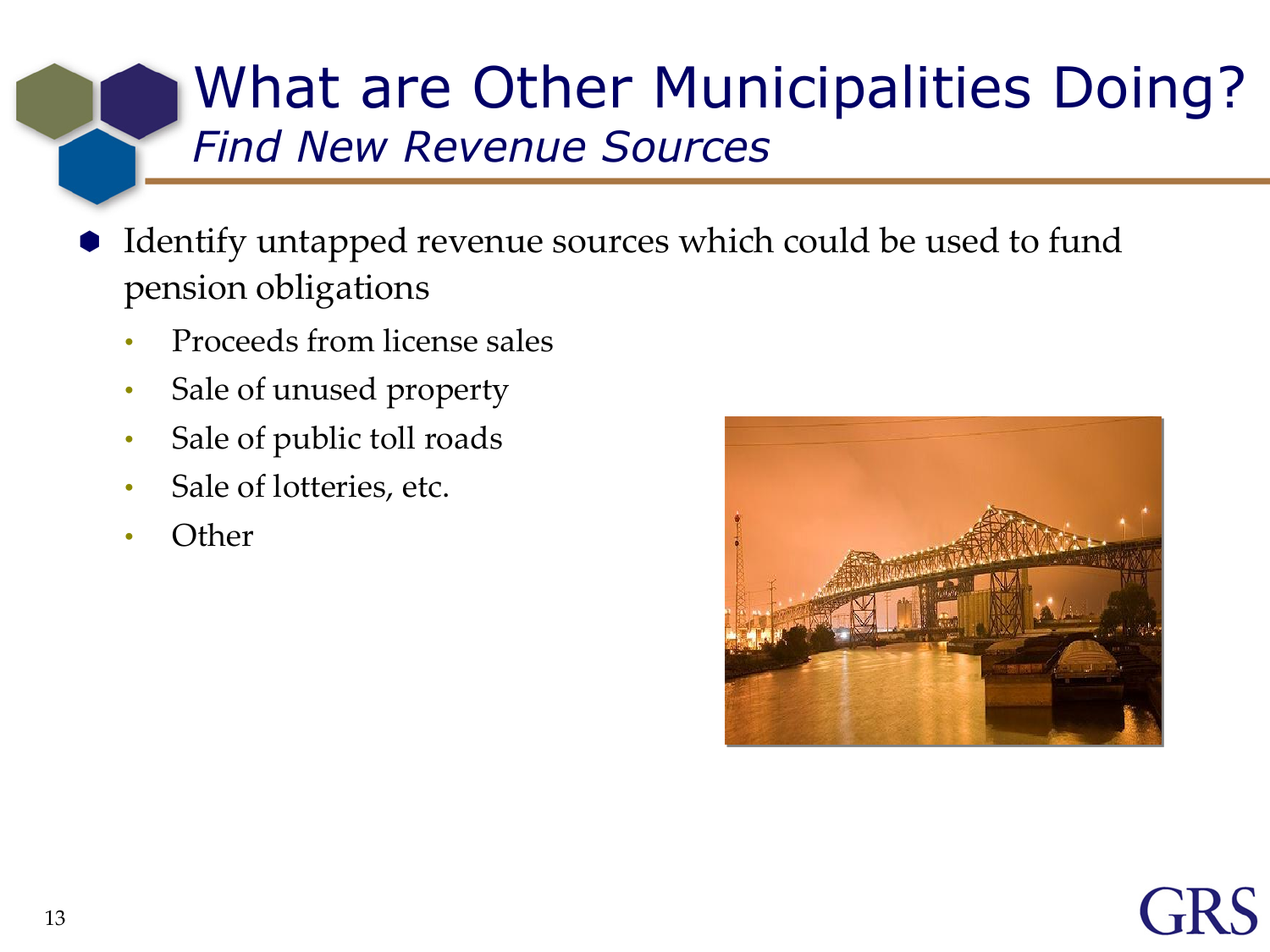#### What are Other Municipalities Doing? *Issue Pension Obligation Bonds*

- Consider Pension Obligation Bonds
	- Issue at low interest rates and reinvest bond proceeds into higheryielding financial investments
	- Timing and amount of debt service versus recognition of bond proceeds

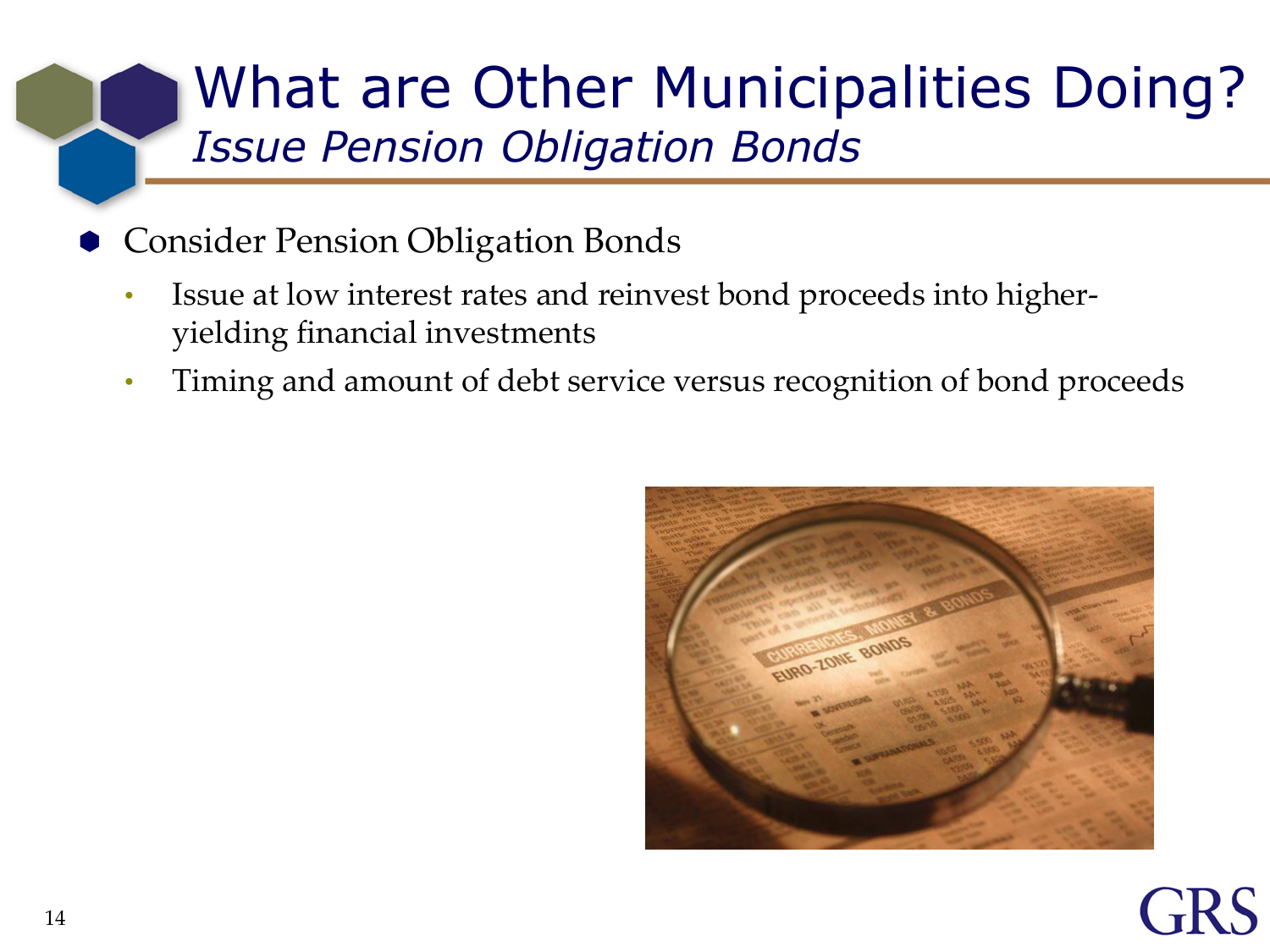## What are Other Municipalities Doing?

*Defer Costs by Changing Actuarial Assumptions/Methods*

- Actuarial funding method
	- ► Consider more aggressive "projected unit credit" method\*
- Actuarial assumptions
	- ► Interest rate
	- ► Salary scale
	- Demographic assumptions (mortality, turnover, retirement and disability)
- Asset valuation method
	- Market value versus smoothed value of assets\*

*\*Questionable if GASB Exposure Draft is adopted*